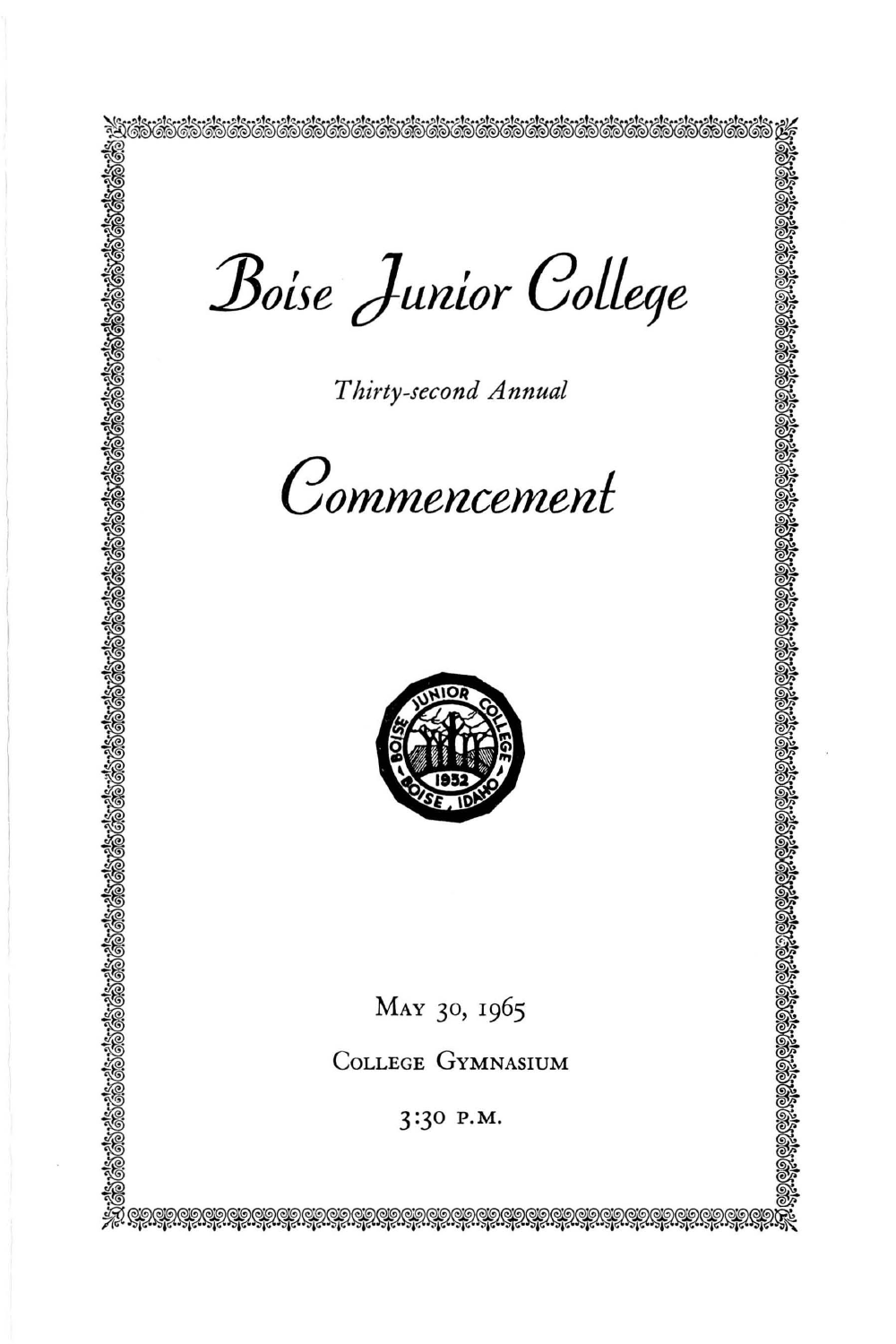# *Proqram*

Processional – *Pomp and Circumstance* . . . ELGAR BOISE JUNIOR COLLEGE CONCERT BAND JOHN H. BEST, *Conductor* 

Invocation . . . . . NEWELL MORGAN, B.D. *Minister,* First Christian Church

*God's Time* . . . . . . . . . . . . . Sacco DAVID EICHMANN, *Baritone*  CARROLL MEYER, *Accompanist* 

Scripture Reading

*Caprice Viennois* . . . . . . . . . KREISLER ANN SCHLOFMAN, *Violin*  KATHRYN MITCHELL, *Accompanist* 

*Challenge of Change* . . . . R. V. HANSBERGER A.A., B.Mech.E., M.B.A., LL.D. *President,* Boise Cascade Corporation

*Impromptu* . . . . . . . . . . . SCHUBERT Opus 90, No. 3

VIRGINIA WILKERSON, *Pianist* 

Review of the Year . . . . EUGENE B. CHAFFEE *President,* BOISE JUNIOR COLLEGE

Presentation of Diplomas . . ROBERT S. OVERSTREET *Chairman,* BOARD OF TRUSTEES

College Hymn . . . . . . STRACHAN-WATSON

## *Les Bois*

*Bonneville looked at the sun on the forest, Watched the dark valley grow bright with the flame, Uttered the word to its splendor a tribute, Uttered the now unforgettable name. Boise, the beautiful, Boise, the wonderful, Take up the word from the frontiersman's lips, Sing of the strength in the Idaho forest, Sing of the hills where the western sun dips.* 

Benediction

Recessional – Grand March – *Aida* . . . . VERDI